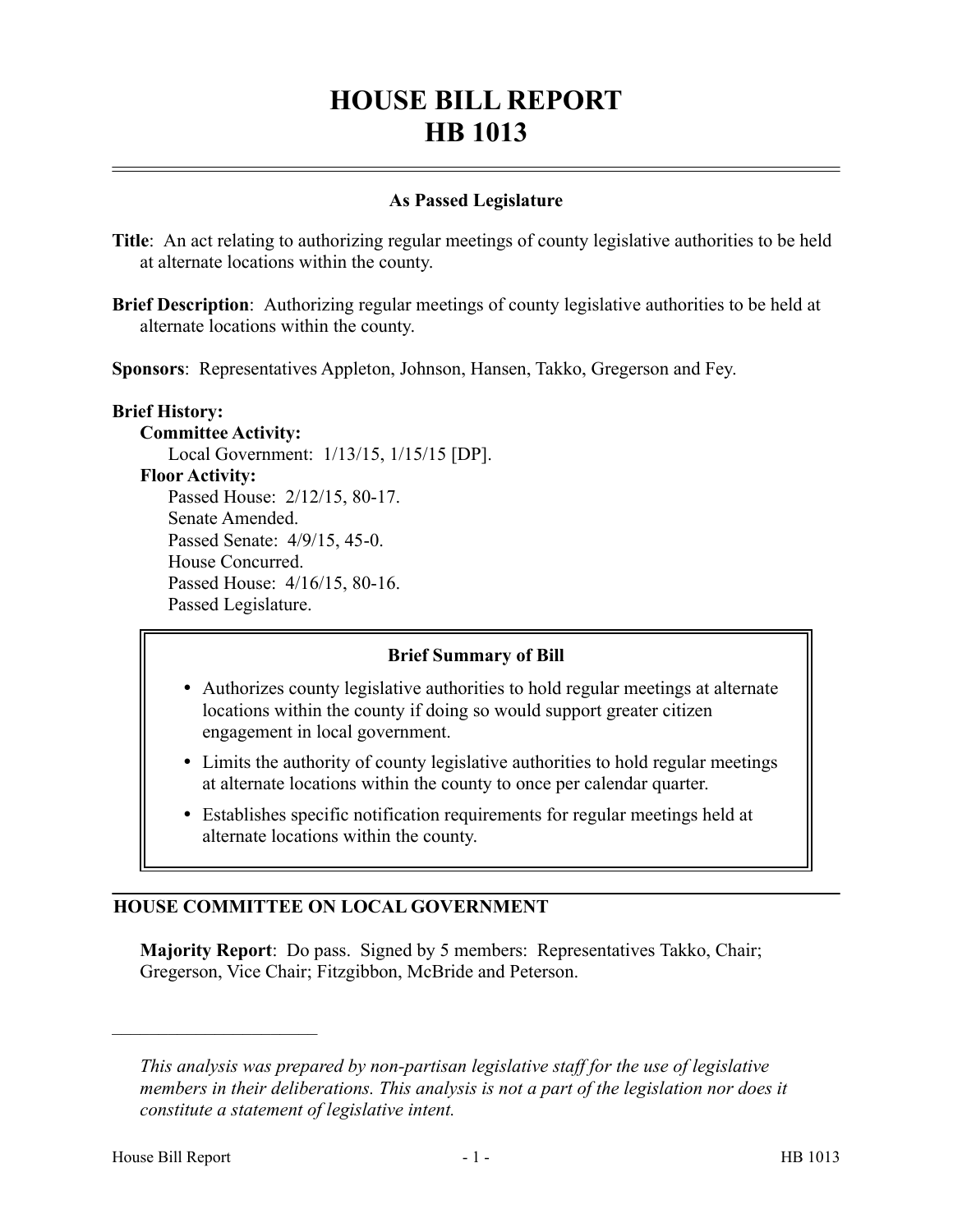**Minority Report**: Do not pass. Signed by 4 members: Representatives Taylor, Ranking Minority Member; Griffey, Assistant Ranking Minority Member; McCaslin and Pike.

**Staff**: Ethan Moreno (786-7386).

## **Background**:

Washington counties provide regional services to all residents within their jurisdiction, including administering elections and furnishing judicial services, and a broader array of services to residents in unincorporated areas.

County legislative authorities are required to hold regular meetings at the county seat to transact any business required or permitted by law. Although the term "regular meeting" is not defined in statutory provisions governing counties, the Municipal Research and Services Center defines "regular meeting" as one that is held according to a schedule, adopted as appropriate, by the applicable public governing body.

Contrary to the geographic limitations on regular meetings, county legislative authorities may hold special meetings (meetings that are not held according to an adopted schedule) at any location within the county if the agenda item or items are of unique interest or concern to the citizens of the area of the county in which the special meeting is to be held.

### **Summary of Bill**:

County legislative authorities are authorized to hold regular meetings at alternate locations outside of the county seat, but within the county, if the legislative authority determines that holding a meeting at an alternate location would be in the interest of supporting greater citizen engagement in local government. This alternate location option may be exercised only once per calendar quarter.

At least 30 days before holding a regular meeting outside of the county seat, the county legislative authority must give notice of the meeting. At a minimum, the notice must be: (1) posted on the county's website; (2) published in a newspaper of general circulation in the county; and (3) sent via electronic mail (e-mail) to residents of the county who have chosen to receive notice by e-mail.

### **Appropriation**: None.

**Fiscal Note**: Not requested.

**Effective Date**: The bill takes effect 90 days after adjournment of the session in which the bill is passed.

## **Staff Summary of Public Testimony**:

(In support) This bill, which is about civic education, has previously been before the Local Government Committee. Many rural places and residents do not have convenient access to